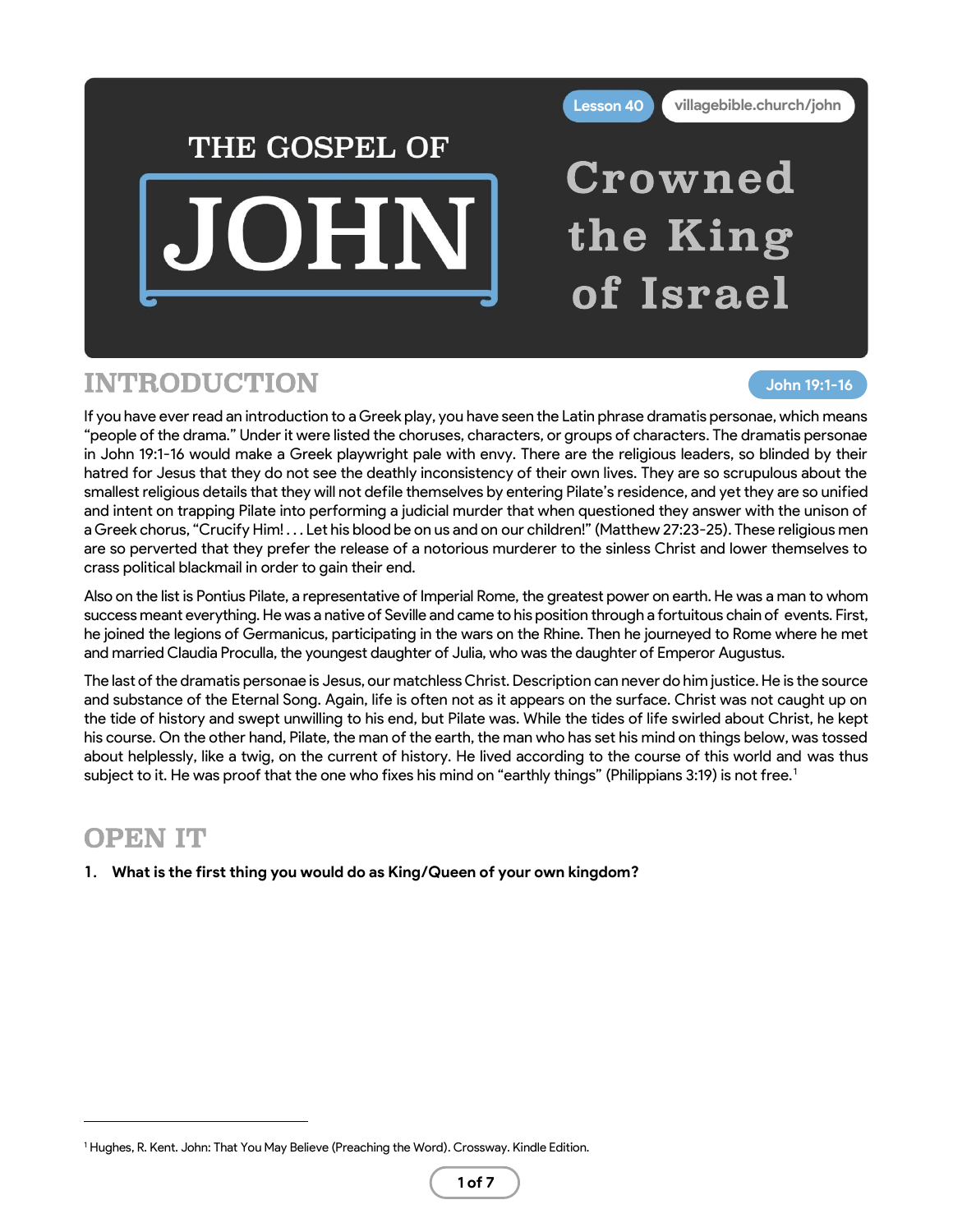#### READ IT

**John 19:1-16**

### EXPLORE IT

**2. What did Pilate do to try to appease the Jews?**

**3. What instilled fear in Pilate?**

**4. What does Jesus say to Pilate and how does Pilate respond?**

**5. What accusation do the Jews lobby against Pilate?**

**6. What title is ironically given to Jesus throughout this whole "trial"?**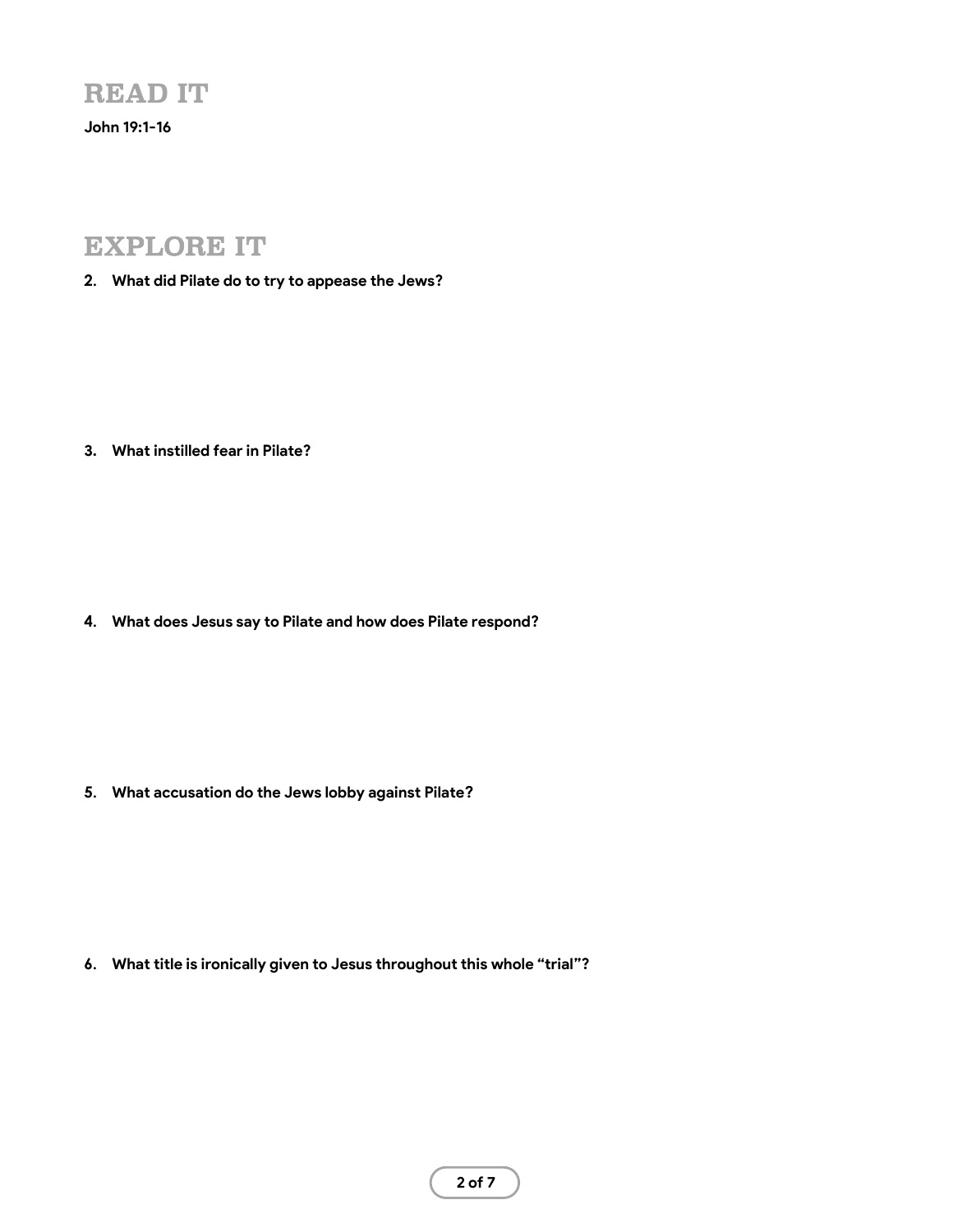## APPLY IT

"If [Pilate] believed that Jesus was innocent, he should have let Him go. But he was afraid of the Jews. If they sent another bad report to Caesar, Pilate's career as governor and perhaps his life would be over. So, to save his career and his neck, he compromised his integrity."<sup>2</sup>

Convinced of Jesus' innocence, he tries to appease his Jewish counterparts by having Jesus flogged. Yet, "they will not be satisfied by anything other than Jesus' death. Indeed, they are aware that the charge they are bringing against him can have but one outcome if he is found guilty. Anyone not a Roman citizen found guilty of sedition could expect crucifixion." 3

**7. How can Christians effectively strive to "live at peace with everyone" and not fall into the snare of "people pleasing"?**

**8. Of the three parts of the "dramatis personae" of this passage, who is truly free and who is truly enslaved? Take a minute to explain your thoughts.**

**Religious Leaders:**

**Pilate:**

**Jesus:**

<sup>2</sup> Sermon by Steven Cole found at https://bible.org/seriespage/lesson-97-friend-caesar-or-christ-john-1912-16

<sup>&</sup>lt;sup>3</sup> Carson, D. A.. The Gospel according to John (The Pillar New Testament Commentary (PNTC)) (p. 598). Wm. B. Eerdmans Publishing Co.. Kindle Edition.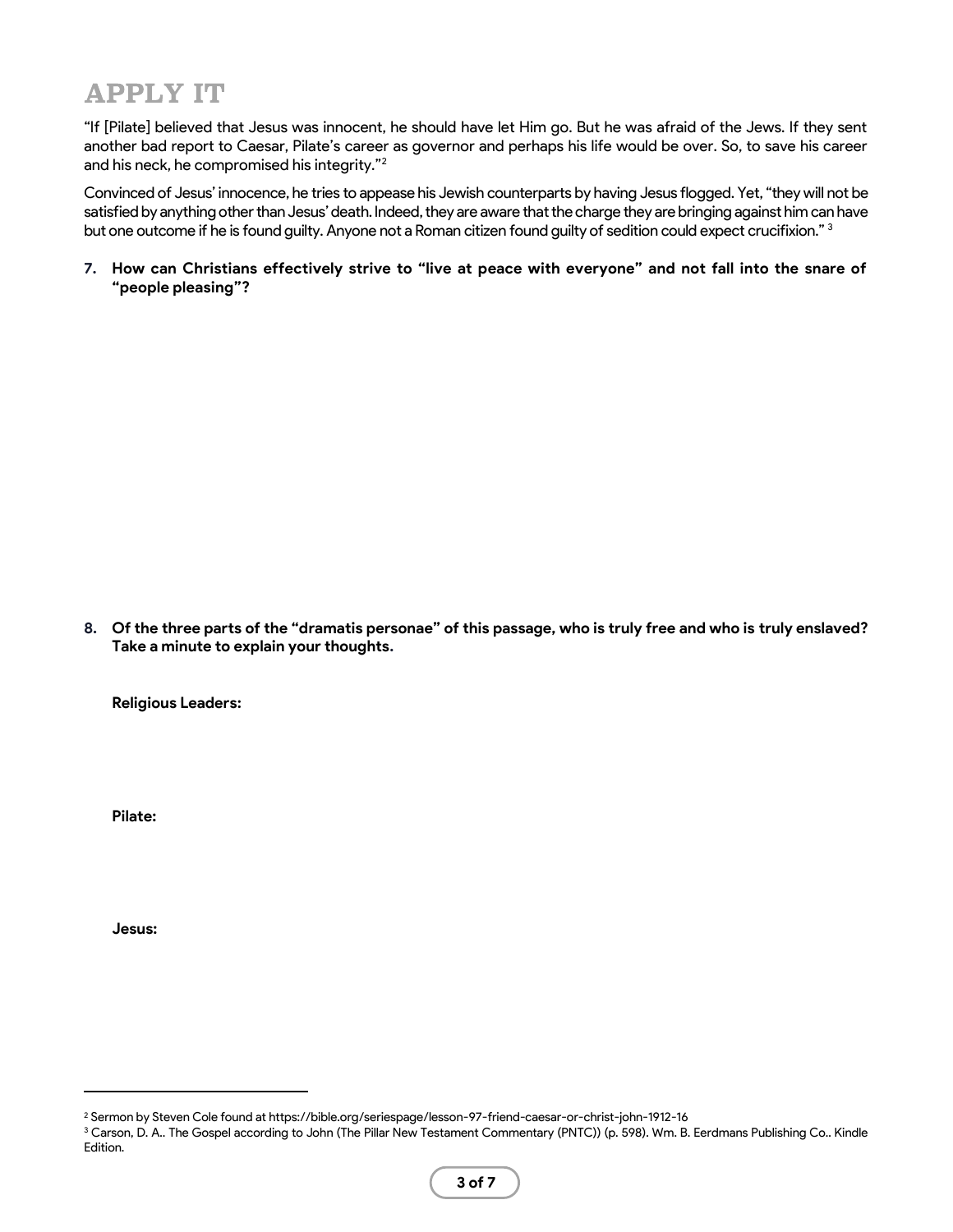When their attempt to "play the system" doesn't go as planned, the Jews change tactics and bring their own law concerning blasphemy into the "courtroom", accusing Jesus of "making himself the Son of God". This accusation instilled new fear into the heart of Pilate.

Many Roman officials were superstitious, believing that the gods come down and manifest themselves to men. So when Pilate hears that Jesus has made himself the Son of God, he becomes concerned (afraid) because if Jesus is a man connected with the divine, Pilate has just had him flogged and therefore has reason to fear that he could have wronged a divine man and brought judgment upon himself.<sup>4</sup>

**9. In what ways is Christianity similar and/or different from other religions and worldviews that believe that man must appease the gods to keep them happy?**

**10. How would a message such as salvation by grace alone through faith alone in Christ alone according to Scripture alone for the glory of God alone address the fears and concerns of a person like Pilate today?**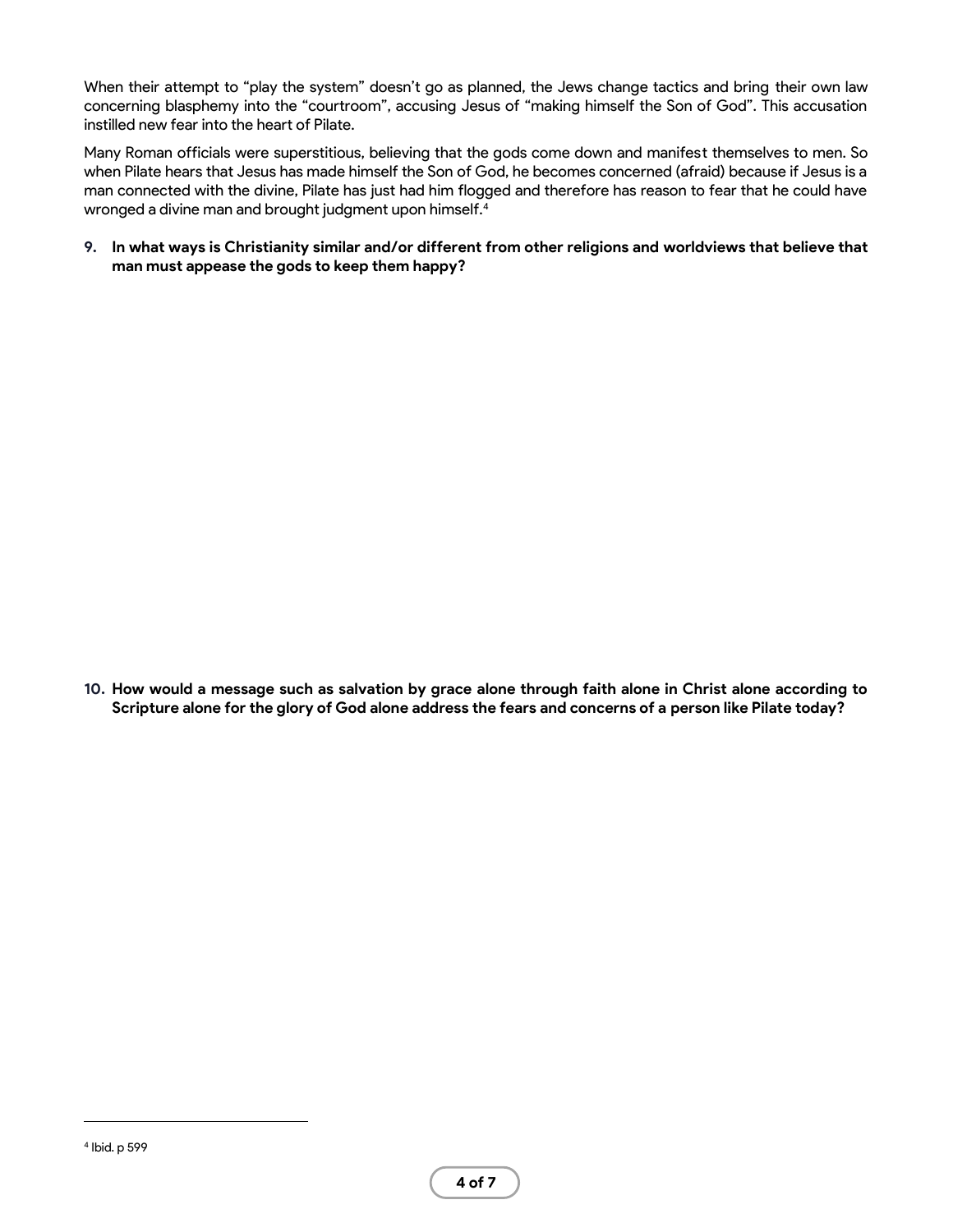In order to execute Jesus, the Jewish authorities make themselves out to be more loyal subjects of Caesar than the hated Roman official Pilate is. They thereby demonstrate their slavery not only to sin (8:34) but to the political thraldom they earlier disavowed (8:33).<sup>5</sup>

By vehemently insisting they have no king but Caesar, they are not only rejecting Jesus' messianic claims, they are abandoning Israel's messianic hope as a matter of principle, rejecting any claimant, and finally disowning the kingship of the LORD himself. Their repudiation of Jesus in the name of a pretended loyalty to the emperor entailed their repudiation of the promise of the kingdom of God, with which the gift of the Messiah is inseparably bound in Jewish faith, and Israel's vocation to be its heir, its instrument, and its proclaimer to the nations.<sup>6</sup>

**11. Why is the deception of earthly power and success so effective in drawing people away from the hope of the Messiah?**

**calling people to the hope and joy found in Jesus' kingship?**

**12. How is the ministry of our church calling people away from fleeting joys and enslavement to the world and** 

<sup>5</sup> Sermon by Steven Cole found at https://bible.org/seriespage/lesson-97-friend-caesar-or-christ-john-1912-16

<sup>6</sup> Carson, D. A.. The Gospel according to John (The Pillar New Testament Commentary (PNTC)) (p. 605). Wm. B. Eerdmans Publishing Co.. Kindle Edition.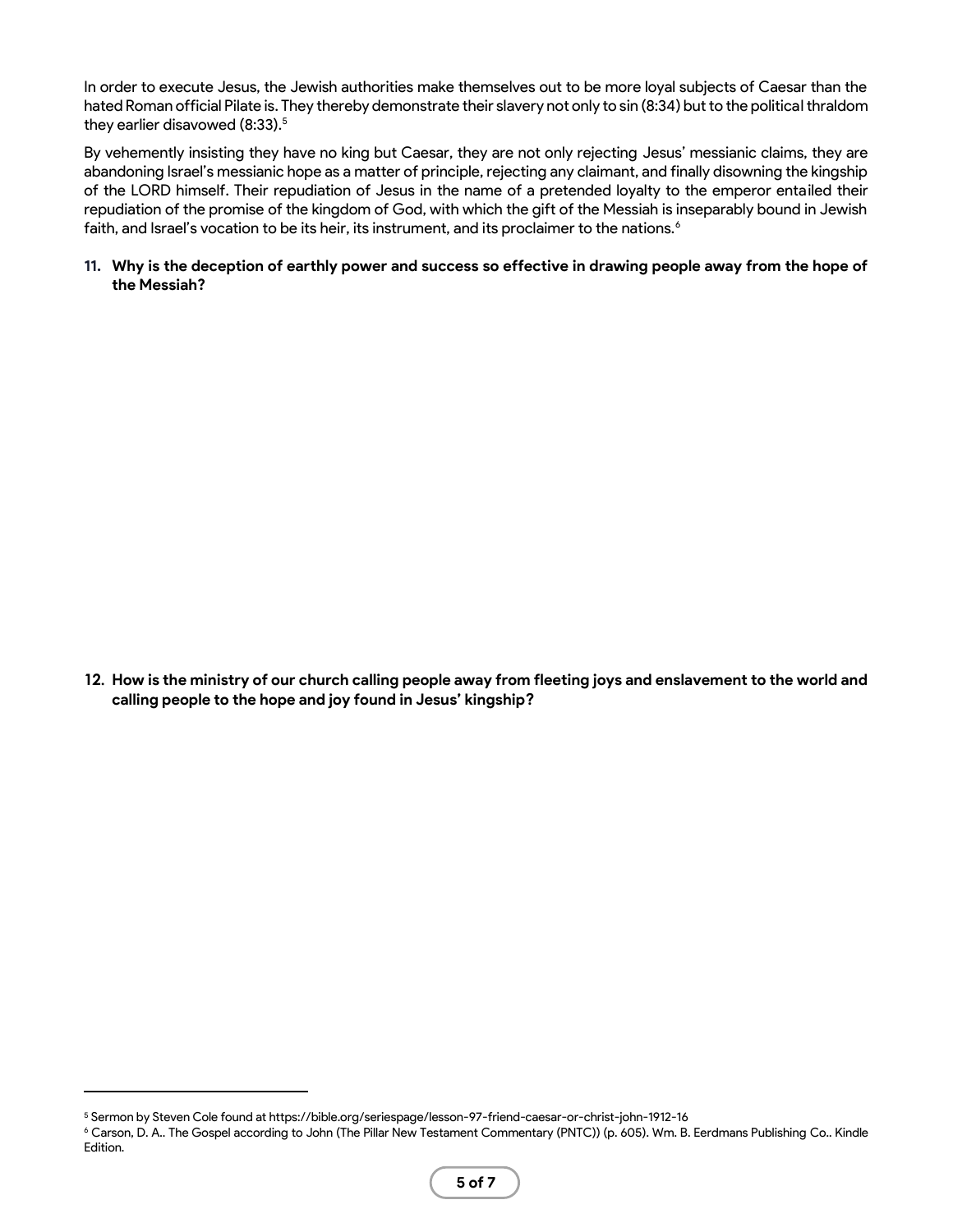The providence of God was remarkable in so ordering affairs that a man, flexible and yielding like Pilate, should be entrusted with power in Judea. Had it been a man firm and unyielding in his duty one who could not be terrified or awed by the multitude Jesus would not have been delivered to be crucified, Acts 2:23. God thus brings about his wise ends; and while Pilate was free, and acted out his nature without compulsion, yet the purposes of God, long before predicted, were fulfilled, and Jesus made an atonement for the sins of the world. Thus God overrules the wickedness and folly of men. He so orders affairs that the true character of men shall be brought out, and makes use of that character to advance his own great purposes.<sup>7</sup>

#### **13. How have you seen the providence of God in tangible ways in your own life?**

**14. It's been said that our theology (knowledge of God) should inform and influence our anthropology (knowledge of man). How does believing that God is sovereignly working out all things according to His good purposes influence how you view the world around you and live your life today?**

<sup>7</sup> Barnes, Albert. "Notes on the Whole Bible" Found at https://www.studylight.org/commentaries/eng/bnb/john-19.html